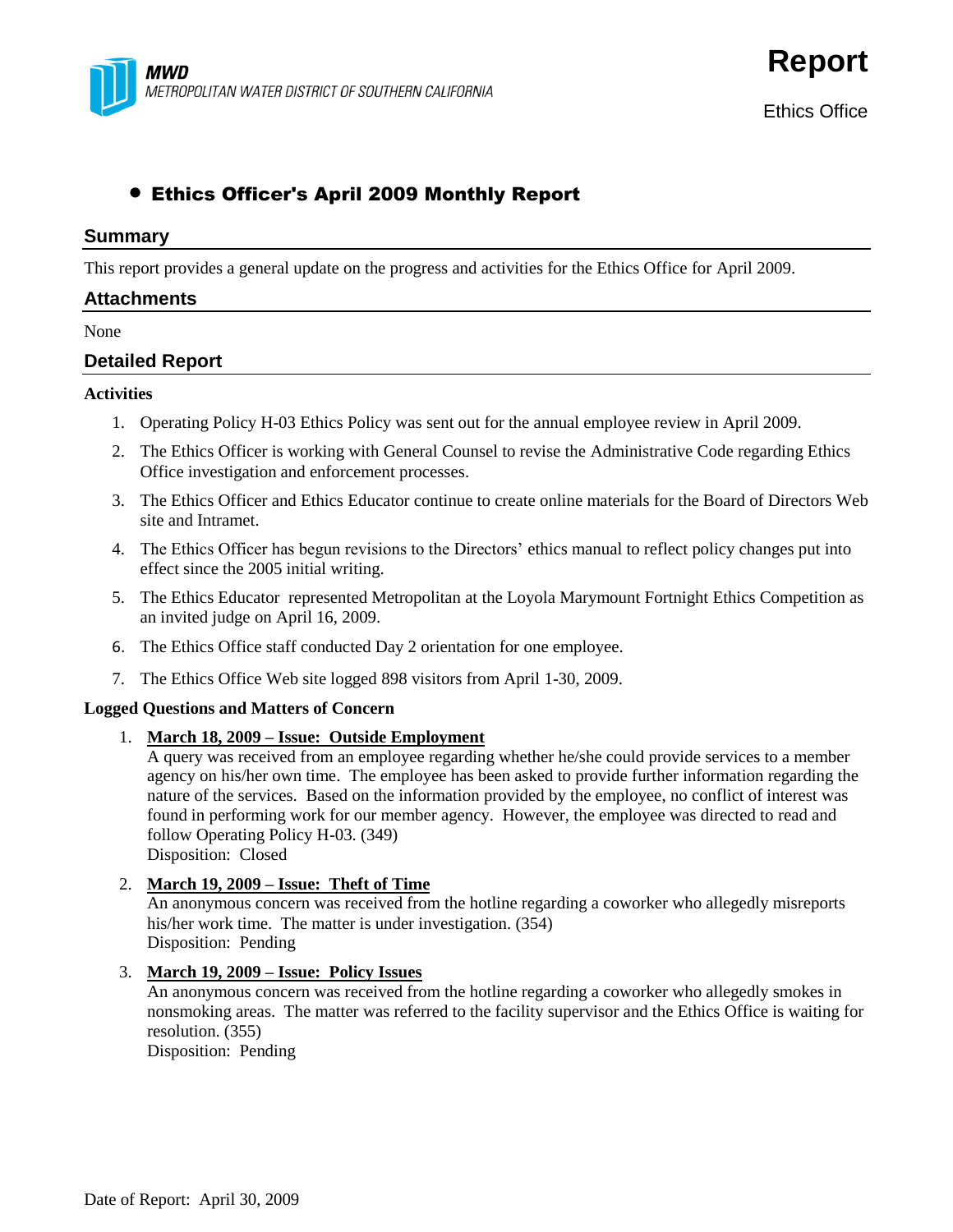# Board Report (Ethics Officer's April 2009 Monthly Report)

# 4. **March 24, 2009 – Issue: Favoritism**

A concern was received from an employee that a coworker was allegedly given the opportunity to obtain skills necessary for a special project while other employees who had the necessary skills for the special projects were overlooked. The matter was investigated and the temporary promotion was found to be appropriate. (357)

Disposition: Pending

## 5. **April 1, 2009 – Issue: Discrimination**

A concern was received from an employee regarding alleged acts of harassment by the employee's supervisors. This matter is currently being handled by the Human Resources Group. (360) Disposition: Closed

## 6. **April 2, 2009 – Issue: Conflicts of Interest/Commitment**

A query was received from an employee regarding whether a conflict of interest exists. The employee serves as contract administrator for a contractor with whom the employee has also coauthored academic papers. The employee does not receive monetary compensation from the contractor or for coproduced work. The employee is not in violation of Metropolitan's Operating Policy H-03. (361) Disposition: Closed

## 7. **April 2, 2009 – Issue: Employee Relations**

A query was received from an employee regarding whether Metropolitan's Statement of Values has changed or remained static over time. In 1995 Metropolitan's board of directors and executive team identified six core values to guide the organization. Since then, the Ethics Office has changed the look of the Statement of Values poster but the six core values remain the same. (362) Disposition: Closed

### 8. **April 9, 2009 – Issue: Policy Issues**

A concern was received from a manager that one of the charities on the Metropolitan charitable organization list was being given unfair advantage to solicit donations from employees. Criteria for charities inclusion on the list and processes for informing employees about the charities is under review by the Ethics Office, External Affairs, and Human Resources. (363) Disposition: Closed

### 9. **April 14, 2009 – Issue: Employee Relations**

A query was received from an employee regarding the process used to create ethics codes for businesses. After a discussion with the Ethics Educator, the employee was directed to many online resources. (364) Disposition: Closed

#### 10. **April 15, 2009 – Issue: Customer Relations**

A concern was received from the Hotline and via facsimile from a member of the public regarding Metropolitan's Water Rebate Program. The member of the public was referred to the Water Resource Management Group. (365)

Disposition: Closed

# 11. **April 17, 2009 – Issue: Retaliation/Harassment**

A concern was received from an employee regarding the continued alleged acts of retaliation and harassment by members of his/her team. This matter was referred to the Human Resouces Group as this is a matter which is currently being handled by the Human Resources Group. (366) Disposition: Closed

# 12. **April 17, 2009 – Issue: Discounts**

A query was received from an employee regarding whether there is a list of discounts which are available to Metropolitan employees and whether Metropolitan employees may accept government rates for hotel rooms while travelling for pleasure and not Metropolitan business. A list of discounts is in the process of being created for posting on the Intramet. Government rates may be accepted as long as they are offered in a way that is consistent and transparent for all governmental employees. (367) Disposition: Closed